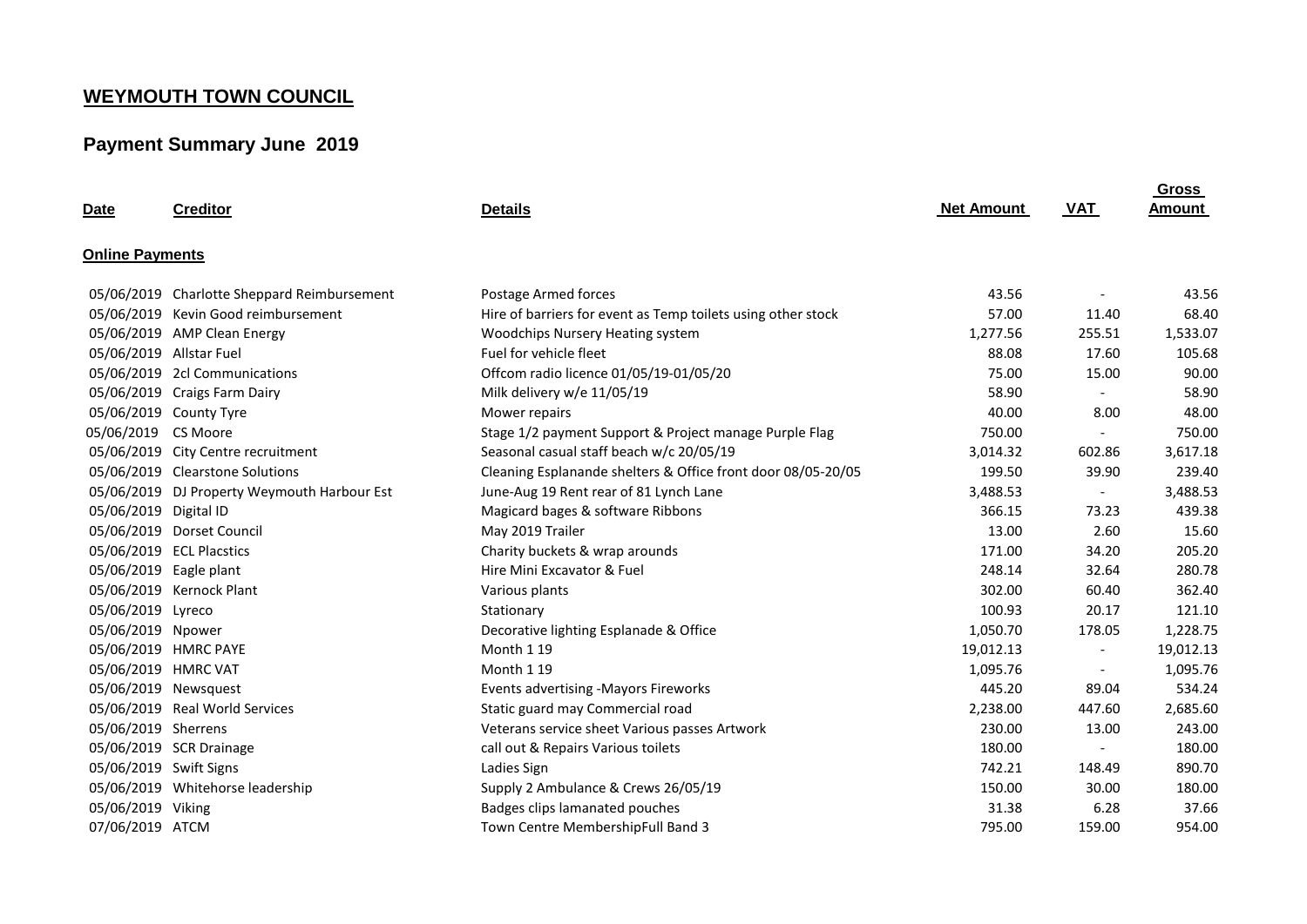|                         |                                                     |                                                                  |                   |                          | <b>Gross</b> |  |
|-------------------------|-----------------------------------------------------|------------------------------------------------------------------|-------------------|--------------------------|--------------|--|
| <u>Date</u>             | <b>Creditor</b>                                     | <b>Details</b>                                                   | <b>Net Amount</b> | <b>VAT</b>               | Amount       |  |
|                         | 12/06/2019 Jane Biscombe Reimbursement              | Coasters O/s Map & Footwear parks dept                           | 47.65             | $\overline{\phantom{a}}$ | 47.65        |  |
|                         | 12/06/2019 MB Decorators                            | Prep & Painting seafront Poster drums, railings & LTR Bins       | 5,649.60          | $\overline{\phantom{a}}$ | 5,649.60     |  |
|                         | 12/06/2019 The Glass Shop                           | Replace broken glass, bus shelter opp Rossis                     | 161.00            | 34.00                    | 195.00       |  |
|                         | 12/06/2019 G Crook & Sons                           | Hire of JCB c/w Operator 23/05/19 Beach                          | 256.00            | 51.20                    | 307.20       |  |
| 12/06/2019 Allstar Fuel |                                                     | fleet fuel w/e 05/06/19                                          | 151.82            | 30.34                    | 182.16       |  |
|                         | 12/06/2019 Atlantic Audio                           | Hire of PA system for US Memorial Service                        | 120.00            | 24.00                    | 144.00       |  |
| 12/06/2019 Brewers      |                                                     | Anticlimb paint parks                                            | 74.15             | 14.83                    | 88.98        |  |
|                         | 12/06/2019 CC Moore & Co                            | Pond pellets-Parks                                               | 14.66             | 2.93                     | 17.59        |  |
|                         | 12/06/2019 City Centre recruitment                  | seasonal casual staff beach w/c 27/05/19                         | 3,580.68          | 716.14                   | 4,296.82     |  |
|                         | 12/06/2019 Crystal Johnson                          | Project manager fee Radipole Gardens                             | 1,650.00          | $\overline{\phantom{a}}$ | 1,650.00     |  |
|                         | 12/06/2019 DE Landscapes & Heritage                 | Conversation Plan consultant -Radipole Park                      | 3,315.02          | 663.00                   | 3,978.02     |  |
|                         | 12/06/2019 Dorset Council DCC                       | Wastes services, anzac day signs & June Street & Beach Cleansing | 20,073.11         | 3,989.66                 | 24,062.77    |  |
|                         | 12/06/2019 Grandstand                               | Grandstand for Vererans Parade 23/06/19                          | 1,130.00          | 226.00                   | 1,356.00     |  |
|                         | 12/06/2019 Harold Doonan                            | Dumpy building sand & gravel                                     | 86.00             | 17.20                    | 103.20       |  |
|                         | 12/06/2019 HB Products                              | Staff uniform Hi Vis jackets Parks                               | 151.20            | 30.24                    | 181.44       |  |
| 12/06/2019 Jewson       |                                                     | Sawn carcassing & Pointed Pegs                                   | 119.38            | 23.88                    | 143.26       |  |
| 12/06/2019 DR Jones     |                                                     | Repair wall Maiden st toilets & Door Greenhill WC                | 254.63            | 50.93                    | 305.56       |  |
|                         | 12/06/2019 New Forest machinery                     | Service John Deere Commercial Mower                              | 726.47            | 145.29                   | 871.76       |  |
|                         | 12/06/2019 Pains Fireworks                          | Firework display Weymouth Bay 26/05/19                           | 3,265.00          | 653.00                   | 3,918.00     |  |
|                         | 12/06/2019 Peach Technologies                       | Broadbank Phone chgs & IT Peach Assure chgs May & June 19        | 3,390.99          | 678.20                   | 4,069.19     |  |
|                         | 12/06/2019 South Dorset Community Sports Trust      | 100 x ploughmans lunches for 22/06/19                            | 800.00            | $\overline{\phantom{a}}$ | 800.00       |  |
|                         | 12/06/2019 OHE Horticultural                        | <b>Gloves Function SAW Prof</b>                                  | 315.43            | 63.08                    | 378.51       |  |
| 12/06/2019 Post Office  |                                                     | 2nd Class Self adhesive stamps                                   | 64.29             | 0.66                     | 64.95        |  |
|                         | 12/06/2019 SCR Drainage                             | Emergency call outs & repairs Greenhill, Pier & Cove st Wcs      | 390.00            | $\overline{\phantom{a}}$ | 390.00       |  |
|                         | 12/06/2019 Spit & Polish                            | Cleaning of pool car WD16DFN                                     | 35.00             | $\overline{\phantom{a}}$ | 35.00        |  |
|                         | 12/06/2019 South Coast Alarms                       | Supply & Install access system to Commercial Road& CCTV eng      | 1,957.62          | 391.52                   | 2,349.14     |  |
|                         | 12/06/2019 Gareth Laugharne-South Wales Police Band | Donation bands attendance Veterans parade                        | 650.00            | $\overline{\phantom{a}}$ | 650.00       |  |
| 12/06/2019 Swift Signs  |                                                     | Poster case panels & Beach office door sign                      | 627.16            | 125.37                   | 752.53       |  |
|                         | 12/06/2019 Stylish Stitches                         | Embossed WTC logo x6 fleeces                                     | 83.40             | 16.68                    | 100.08       |  |
| 12/06/2019 Udrive       |                                                     | Hire of HG67GKA, WD16DFN & LN17CUU May 19                        | 853.93            | 170.78                   | 1,024.71     |  |
|                         | 12/06/2019 Wessex Locksmiths                        | Transponder Key Cut                                              | 45.00             | 9.00                     | 54.00        |  |
|                         | 12/06/2019 Wessex FM                                | <b>Promotion Mayors Fireworks</b>                                | 450.00            | 90.00                    | 540.00       |  |
|                         | 12/06/2019 Weyline Cars                             | Sussex rd-Portland Osprey Quay & Return 31/05/19                 | 25.00             | 5.00                     | 30.00        |  |
|                         | 12/06/2019 Yesss Electrical                         | LED RGB Floodlighting IP65                                       | 432.00            | 86.40                    | 518.40       |  |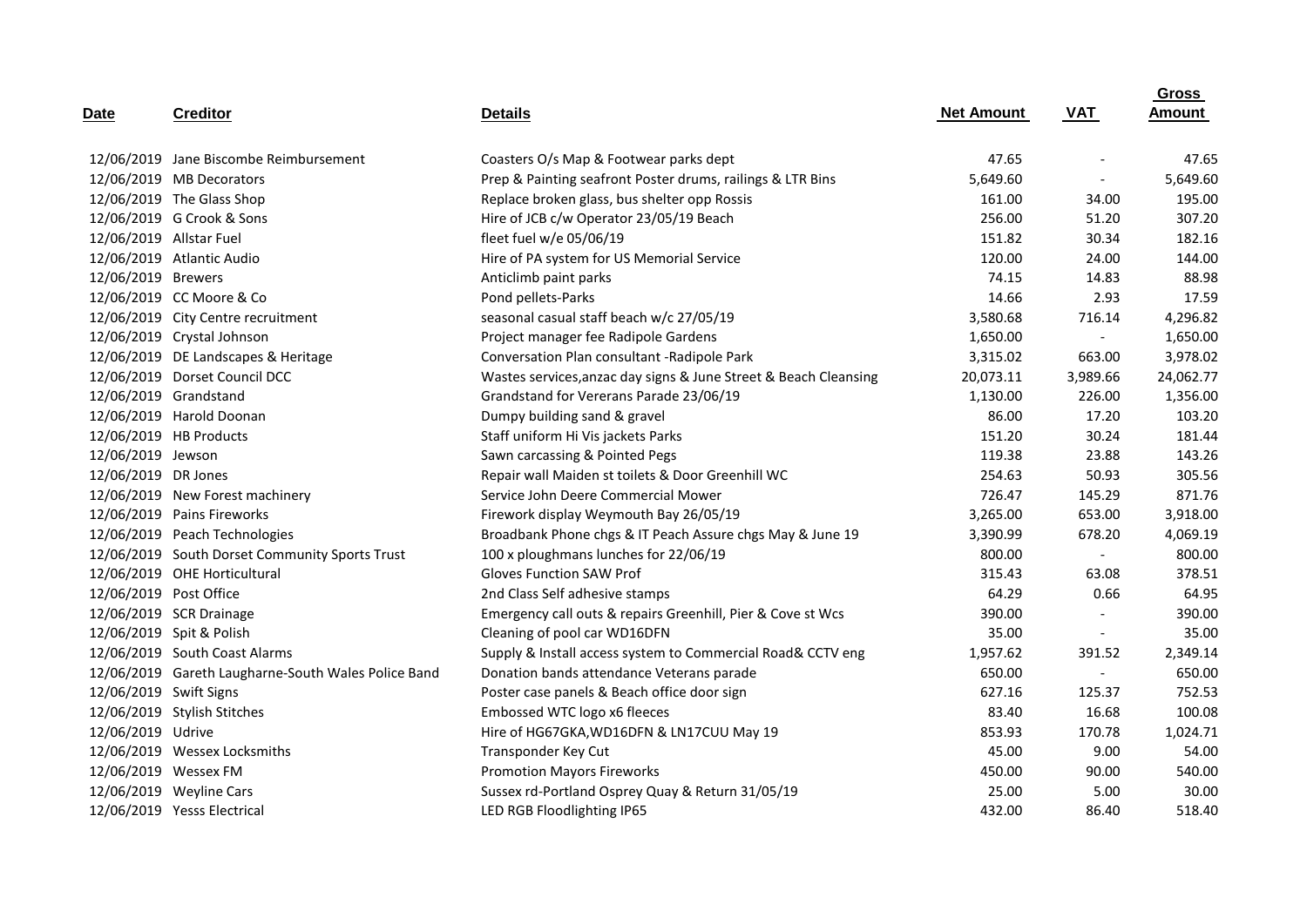| Date                    | <b>Creditor</b>                               | <b>Details</b>                                           | <b>Net Amount</b> | <b>VAT</b>               | <b>Gross</b><br><b>Amount</b> |
|-------------------------|-----------------------------------------------|----------------------------------------------------------|-------------------|--------------------------|-------------------------------|
|                         |                                               |                                                          |                   |                          |                               |
|                         | 21/06/2019 Good as Gold                       | 2 New Badges S/S Mayors Consort & Deputy                 | 1,478.42          | 295.68                   | 1,774.10                      |
|                         | 21/06/2019 Central Park Hotel London          | Ed Warr Training accomodation                            | 398.00            |                          | 398.00                        |
| 21/06/2019 ATCM         |                                               | Purple flag renewal annual subs                          | 900.00            | 180.00                   | 1,080.00                      |
|                         | 21/06/2019 Dolphn Marching band               | Weymouth Vet Parade performance                          | 360.00            | $\overline{\phantom{a}}$ | 360.00                        |
|                         | 24/06/2019 Cllr K Brooks                      | Reimbursement Louviers Dinner -acting for Mayor          | 166.40            | $\overline{\phantom{a}}$ | 166.40                        |
| 24/06/2019 C Sheppard   |                                               | Reimbursement Postage AFD info                           | 20.34             | $\overline{\phantom{a}}$ | 20.34                         |
| 24/06/2019 Allstar Fuel |                                               | Fuel w/c 04/06/19                                        | 87.01             | 17.39                    | 104.40                        |
|                         | 24/06/2019 City centre recruitment            | beach casualstaff w/c 03/06-10/06                        | 4,980.42          | 996.08                   | 5,976.50                      |
|                         | 24/06/2019 Danny Alder Ecology & conservation | Assessment of Badger setts Cemetary                      | 298.45            | $\overline{\phantom{a}}$ | 298.45                        |
|                         | 24/06/2019 The Decadettes                     | Performance AFD weekend                                  | 320.00            | $\overline{a}$           | 320.00                        |
| 24/06/2019 DAPTC        |                                               | New Councillor induction                                 | 600.00            | $\overline{a}$           | 600.00                        |
|                         | 24/06/2019 Guards Div Corps Drums Assoc       | Peformance AFD Parade                                    | 650.00            | $\sim$                   | 650.00                        |
|                         | 24/06/2019 Hardy Signs                        | Commercial rd Supply fit new logo half bill with DC      | 575.00            | 115.00                   | 690.00                        |
|                         | 24/06/2019 Jones Building Group               | Supply metal plates for accessible toilets               | 276.00            | 55.20                    | 331.20                        |
|                         | 24/06/2019 MB Decorators                      | Various painting esplanade sites                         | 2,026.80          | $\overline{\phantom{a}}$ | 2,026.80                      |
| 24/06/2019 Npower       |                                               | Electricty bills various sites period May 19             | 2,808.73          | 363.55                   | 3,172.28                      |
| 24/06/2019 Spaldings    |                                               | Clear visor & ear defenders                              | 104.50            | 20.90                    | 125.40                        |
| 24/06/2019 SLCC         |                                               | Leadership in action 2 day package Jane Biscombe + accom | 370.00            | 55.00                    | 425.00                        |
|                         | 24/06/2019 SCR Drainage                       | Various repairs unblockage in various toilets            | 2,995.00          | $\overline{\phantom{a}}$ | 2,995.00                      |
|                         | 24/06/2019 TV Licensing                       | Ref 3779909339 WTC Commercial rd                         | 154.50            | $\blacksquare$           | 154.50                        |
| 24/06/2019 Turrell      |                                               | Various repairs / maintenance over Weymouth              | 1,838.67          | 367.74                   | 2,206.41                      |
|                         | 24/06/2019 Wessex Plumbing                    | Toilets Commercail rd Plumbing repairs                   | 2,050.00          | 410.00                   | 2,460.00                      |
|                         | 24/06/2019 Water2business                     | 2,504.30<br>Water Sewage bills various sites             |                   | $\sim$                   | 2,504.30                      |
|                         | 24/06/2019 Yesss Electrical                   | Various parts                                            | 120.10            | 24.02                    | 144.12                        |
|                         | 24/06/2019 HMRC PAYE Month 2                  | Month 2                                                  | 21,939.08         | $\overline{\phantom{a}}$ | 21,939.08                     |
| 24/06/2019 Unison       |                                               | Subs April-June 19                                       | 376.25            | $\overline{\phantom{a}}$ | 376.25                        |
| 24/06/2019 GMB          |                                               | Subs April-June 19                                       | 123.30            | $\overline{\phantom{a}}$ | 123.30                        |
|                         |                                               |                                                          | 135,731.51        | 13,454.86                | 149,186.37                    |
| <b>Cheque payments</b>  |                                               |                                                          |                   |                          |                               |
| 03/06/2019 Wolseley     |                                               | White Toilet seat                                        | 110.00            | 22.00                    | 132.00                        |
| 07/06/2019 Booker       |                                               | Various office provisions & Glasses                      | 94.28             | 4.97                     | 99.25                         |
| 17/06/2019 Bookers      |                                               | Various office provisions                                | 81.32             | 7.27                     | 88.59                         |
| 19/06/2019 Bookers      |                                               | <b>Veterans parade Provisions</b>                        | 194.29            | 38.86                    | 233.15                        |
|                         | 13/06/2019 Petty Cash Office                  | Various                                                  | 89.67             | 3.15                     | 92.82                         |